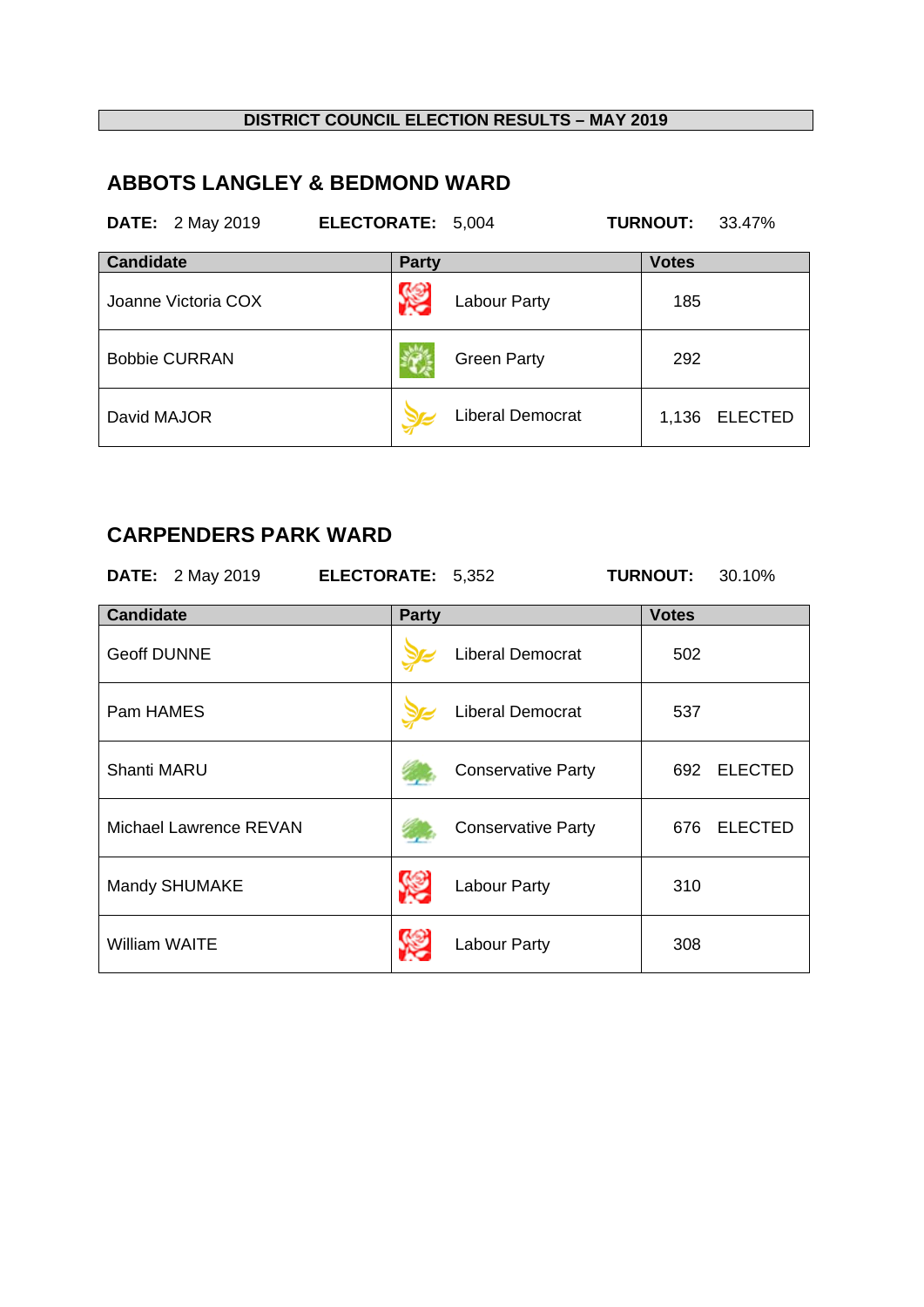# **CHORLEYWOOD NORTH & SARRATT WARD**

| <b>DATE:</b> 2 May 2019 | ELECTORATE: 5,791 |                           | <b>TURNOUT:</b><br>32.77% |
|-------------------------|-------------------|---------------------------|---------------------------|
| <b>Candidate</b>        | <b>Party</b>      |                           | <b>Votes</b>              |
| Margaret GALLAGHER      |                   | <b>Labour Party</b>       | 64                        |
| <b>Simon HUGHES</b>     |                   | <b>Green Party</b>        | 169                       |
| <b>Ben TREVETT</b>      |                   | <b>Liberal Democrat</b>   | 447                       |
| <b>Alison WALL</b>      |                   | <b>Conservative Party</b> | 1,198<br><b>ELECTED</b>   |

### **CHORLEYWOOD SOUTH & MAPLE CROSS WARD**

| <b>DATE:</b> 2 May 2019 | <b>ELECTORATE: 5,810</b> | <b>TURNOUT: 39.09%</b> |  |
|-------------------------|--------------------------|------------------------|--|
|                         |                          |                        |  |

| <b>Candidate</b> | <b>Party</b>       | <b>Votes</b>                     |                |
|------------------|--------------------|----------------------------------|----------------|
| Anthony CABLE    | Labour Party       |                                  | 68             |
| Raj KHIROYA      |                    | <b>Liberal Democrat</b><br>1,146 | <b>ELECTED</b> |
| Angela KILLICK   |                    | <b>Conservative Party</b>        | 832            |
| Roger STAFFORD   | <b>Green Party</b> |                                  | 205            |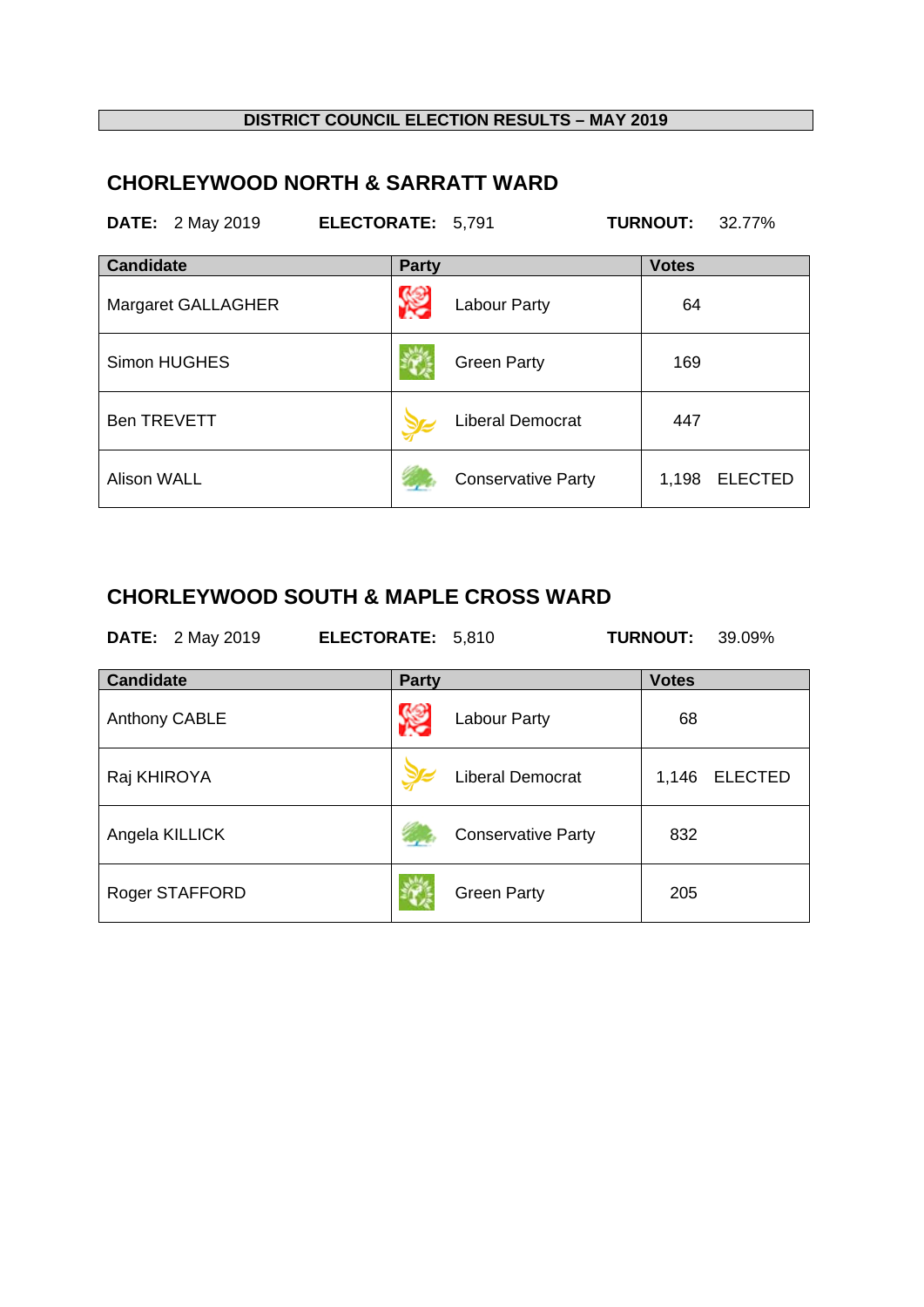#### **DICKINSONS WARD**

**DATE:** 2 May 2019 **ELECTORATE:** 5,186 **TURNOUT:** 37.72% **Candidate** Votes **Party Party** Votes Rupert Alexander Howard BARNES Conservative Party 392 Simon David FOURMY **Simon David FOURMY Green Party** Green Party Dominic Felix SOKALSKI **Democrat** 1,268 ELECTED Jeni SWIFT GILLETT **Labour Party** Labour Party 137

#### **DURRANTS WARD**

|                  | <b>DATE:</b> 2 May 2019  | ELECTORATE: 5,041 |              |                           | <b>TURNOUT:</b> | 34.60%         |
|------------------|--------------------------|-------------------|--------------|---------------------------|-----------------|----------------|
| <b>Candidate</b> |                          |                   | <b>Party</b> |                           | <b>Votes</b>    |                |
|                  | Nemone CALDWELL          |                   |              | <b>Green Party</b>        | 154             |                |
|                  | Jane GOLDMAN             |                   |              | <b>Conservative Party</b> | 291             |                |
| John GRILLO      |                          |                   |              | Labour Party              | 158             |                |
|                  | Stephanie Barbara SINGER |                   |              | <b>Liberal Democrat</b>   | 1,089           | <b>ELECTED</b> |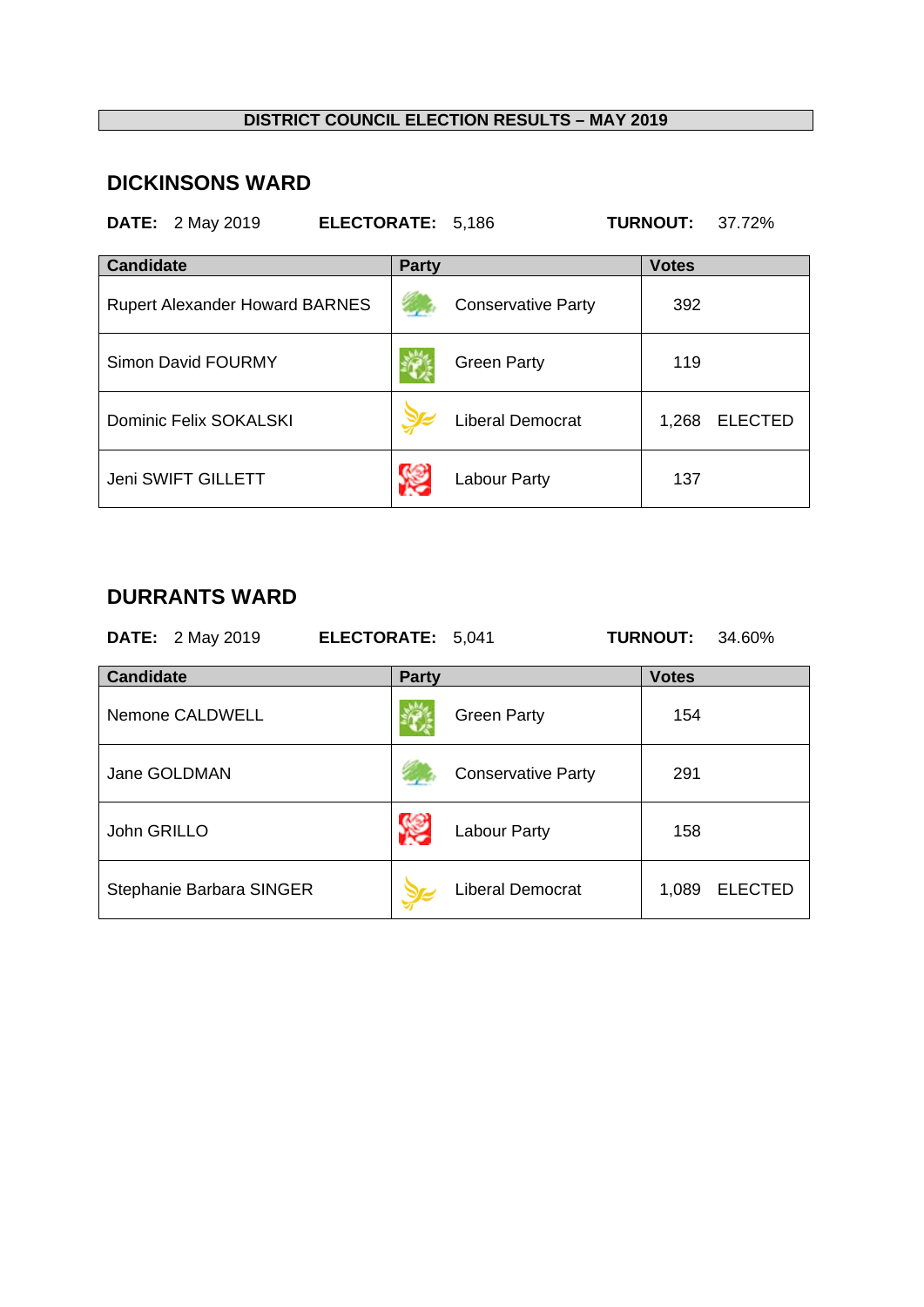# **GADE VALLEY WARD**

|                  | <b>DATE:</b> 2 May 2019 | ELECTORATE: 5,023 |              |                         | <b>TURNOUT:</b> | 28.11%         |
|------------------|-------------------------|-------------------|--------------|-------------------------|-----------------|----------------|
| <b>Candidate</b> |                         |                   | <b>Party</b> |                         | <b>Votes</b>    |                |
|                  | Andrew BRADING          |                   |              | <b>Green Party</b>      | 168             |                |
|                  | Alex MICHAELS           |                   |              | <b>Liberal Democrat</b> | 984             | <b>ELECTED</b> |
|                  | <b>Bruce PROCHNIK</b>   |                   |              | <b>Labour Party</b>     | 201             |                |

### **LEAVESDEN WARD**

| <b>DATE:</b> 2 May 2019   | ELECTORATE: 5,812       | <b>TURNOUT:</b><br>26.27% |
|---------------------------|-------------------------|---------------------------|
| <b>Candidate</b>          | <b>Party</b>            | <b>Votes</b>              |
| Marie-Louise Straub NOLAN | <b>Labour Party</b>     | 206                       |
| <b>Charles ROBINSON</b>   | <b>Green Party</b>      | 144                       |
| <b>Kate TURNER</b>        | <b>Liberal Democrat</b> | <b>ELECTED</b><br>1,115   |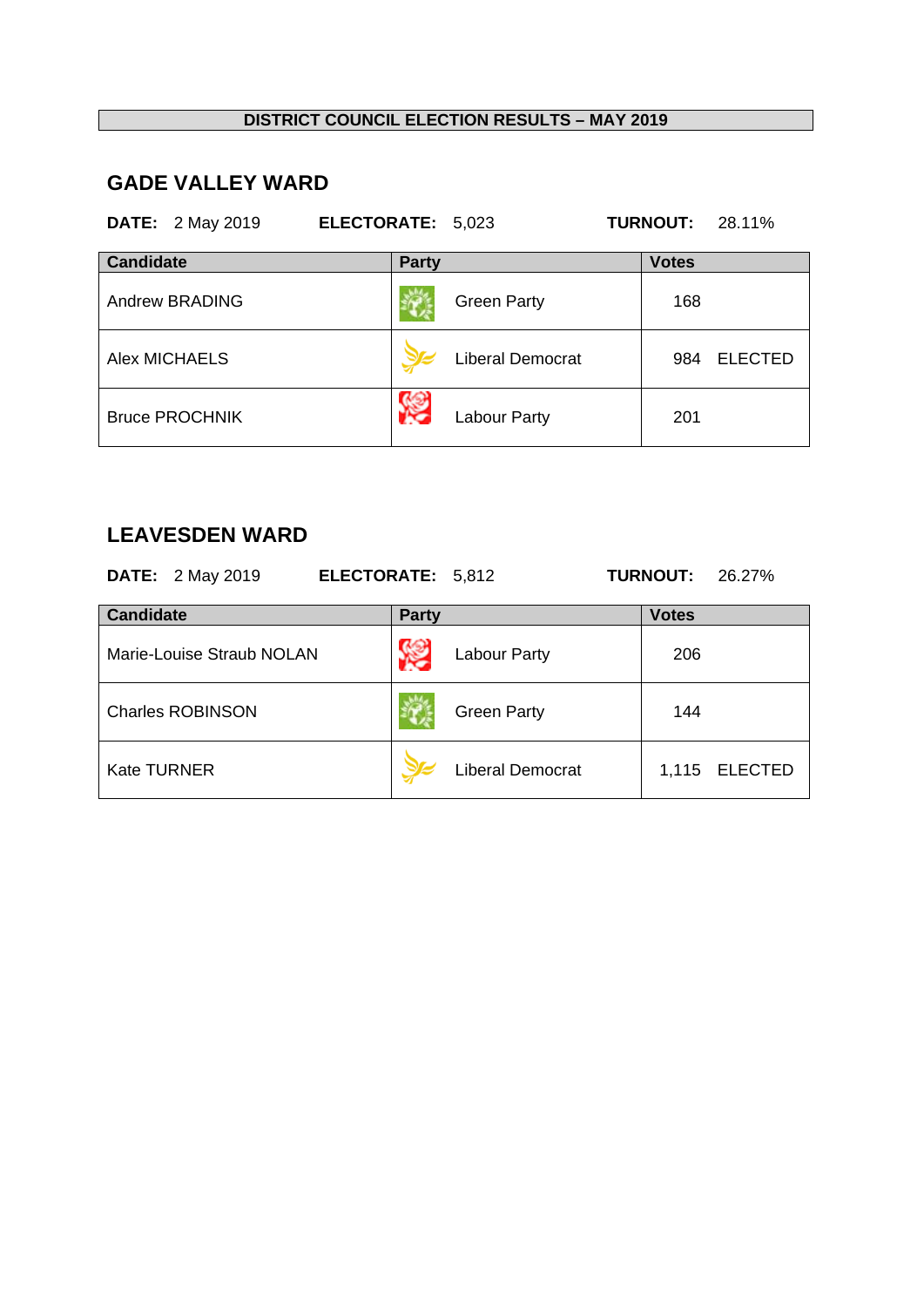# **MOOR PARK & EASTBURY WARD**

| <b>DATE:</b> 2 May 2019<br>ELECTORATE: 4,567 |              |                           | <b>TURNOUT:</b> | 31.75%         |
|----------------------------------------------|--------------|---------------------------|-----------------|----------------|
| <b>Candidate</b>                             | <b>Party</b> |                           | <b>Votes</b>    |                |
| Jeremy Edmund Campion ASQUITH                |              | Liberal Democrat          | 206             |                |
| <b>Robert CROWLEY</b>                        |              | Labour Party              | 89              |                |
| Paul DAWSON                                  |              | <b>Green Party</b>        | 91              |                |
| <b>Reena RANGER</b>                          |              | <b>Conservative Party</b> | 1,047           | <b>ELECTED</b> |

# **OXHEY HALL & HAYLING WARD**

| <b>DATE:</b> 2 May 2019 | ELECTORATE: 5,366 |                                   | <b>TURNOUT:</b> | 33.92%         |
|-------------------------|-------------------|-----------------------------------|-----------------|----------------|
| <b>Candidate</b>        | <b>Party</b>      |                                   | <b>Votes</b>    |                |
| <b>Chris GREEN</b>      |                   | Labour Party                      | 372             |                |
| <b>Keith MARTIN</b>     |                   | <b>Liberal Democrat</b>           | 893             | <b>ELECTED</b> |
| <b>Mick MATTHEWSON</b>  | <b>DELP</b>       | UK Independence Party<br>(UK I P) | 196             |                |
| Andy MILNER             |                   | <b>Conservative Party</b>         | 340             |                |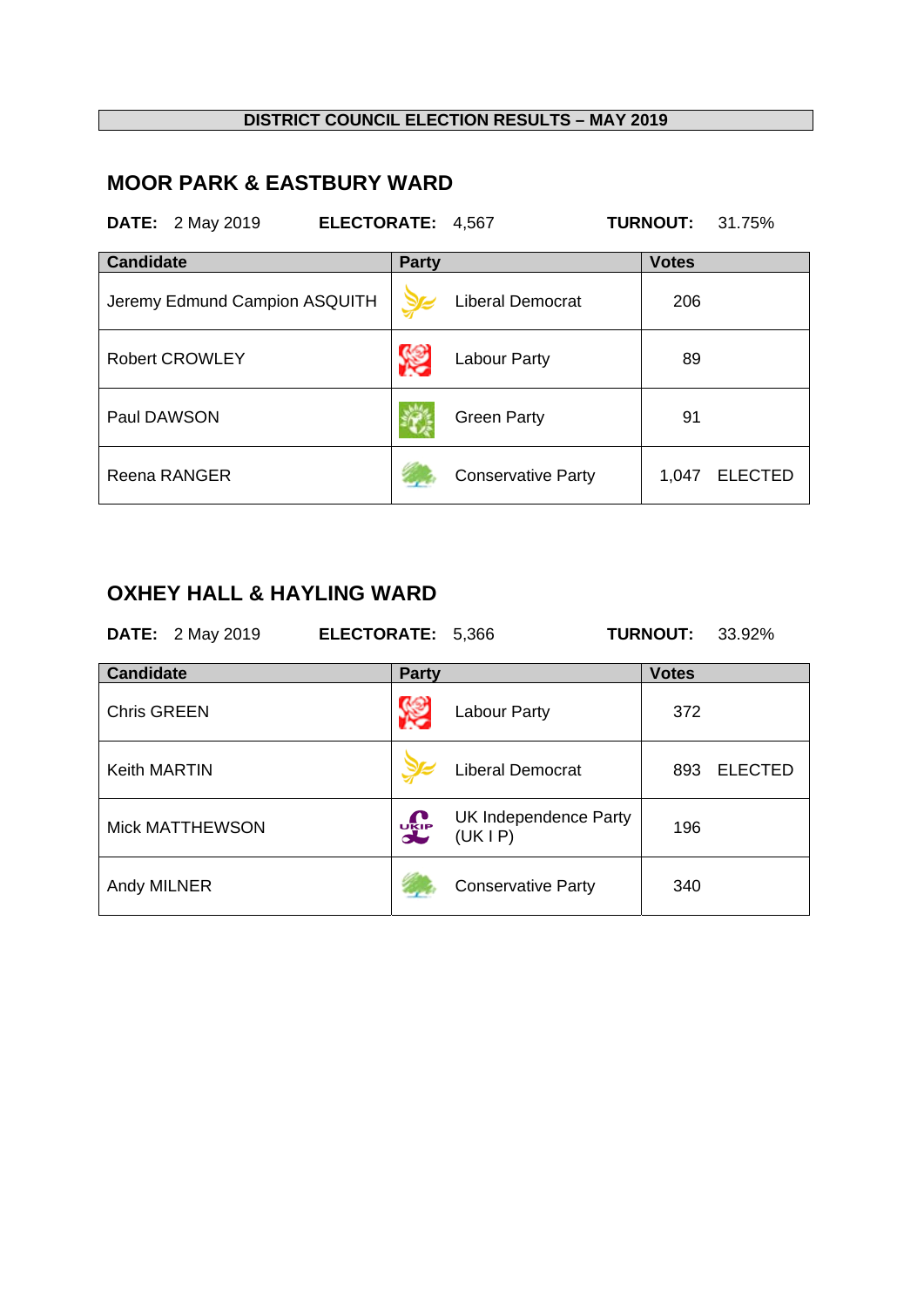# **PENN & MILL END WARD**

|                  | <b>DATE:</b> 2 May 2019 | ELECTORATE: 5,268 |              |                           | <b>TURNOUT:</b> | 30.14%         |
|------------------|-------------------------|-------------------|--------------|---------------------------|-----------------|----------------|
| <b>Candidate</b> |                         |                   | <b>Party</b> |                           | <b>Votes</b>    |                |
| Di BARBER        |                         |                   |              | <b>Conservative Party</b> | 436             |                |
|                  | Emma BRADING            |                   |              | <b>Green Party</b>        | 135             |                |
|                  | Tony HUMPHREYS          |                   |              | <b>Liberal Democrat</b>   | 733             | <b>ELECTED</b> |
|                  | <b>Vesper HUNTER</b>    |                   |              | Independent               | 159             |                |
|                  | <b>Martin WALDRON</b>   |                   |              | <b>Labour Party</b>       | 114             |                |

#### **RICKMANSWORTH TOWN WARD**

|                  | <b>DATE:</b> 2 May 2019 | ELECTORATE: 5,586 |              |                           | <b>TURNOUT:</b> | 35.77%         |
|------------------|-------------------------|-------------------|--------------|---------------------------|-----------------|----------------|
| <b>Candidate</b> |                         |                   | <b>Party</b> |                           | <b>Votes</b>    |                |
|                  | <b>Alex CHARLTON</b>    |                   |              | Labour Party              | 148             |                |
| Pat HOWELL       |                         |                   |              | <b>Liberal Democrat</b>   | 365             |                |
| Peter LOADER     |                         |                   |              | <b>Green Party</b>        | 533             |                |
| David RAW        |                         |                   |              | <b>Conservative Party</b> | 919             | <b>ELECTED</b> |